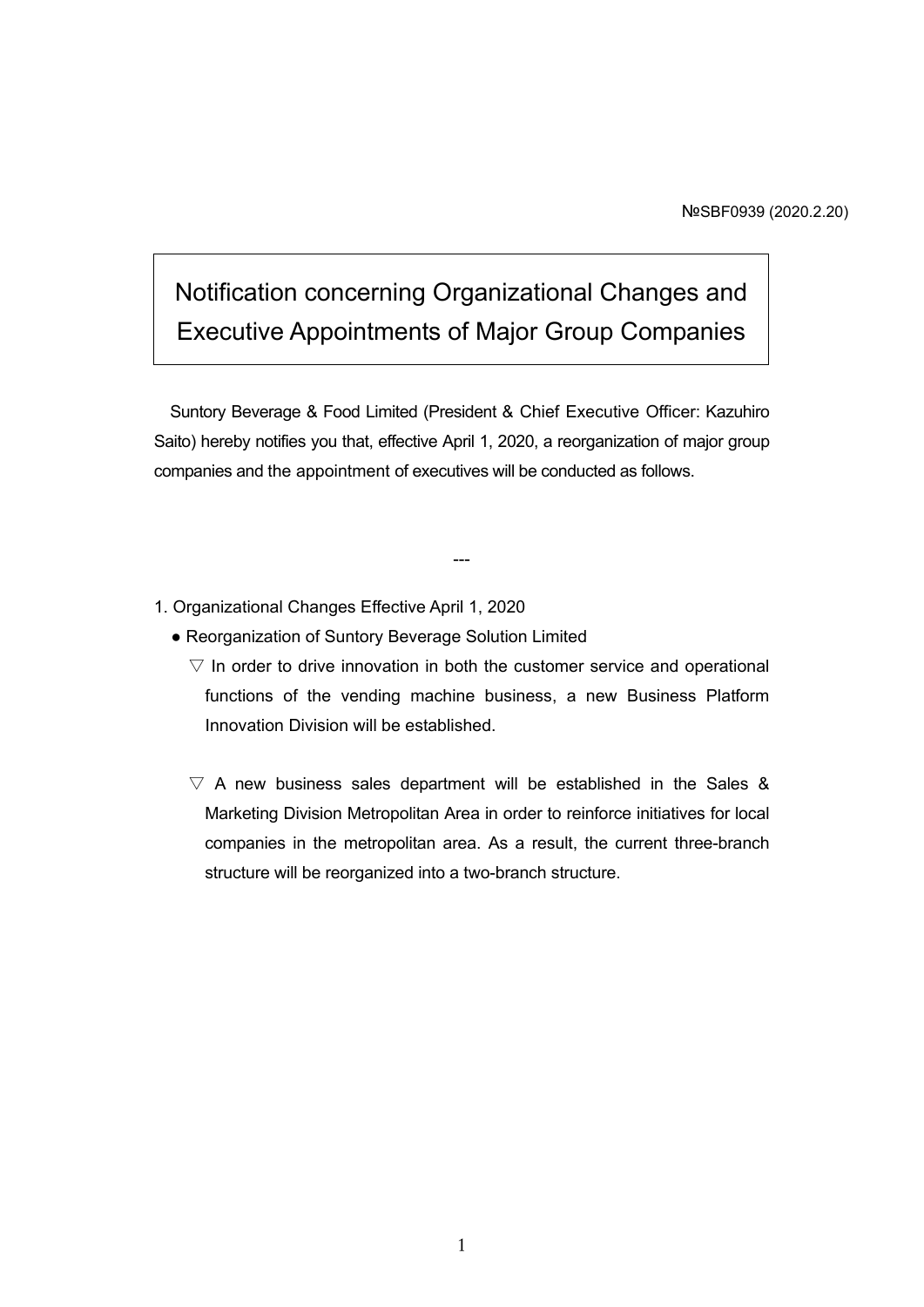#### 2. Executive Appointments

# ● Suntory Beverage & Food Limited

## Effective April 1, 2020

| New Position      | <b>Former Position</b>        | <b>Continued Position</b>     |          |
|-------------------|-------------------------------|-------------------------------|----------|
|                   | (All are positions at Suntory | (All are positions at Suntory | Name     |
|                   | Beverage & Food Limited       | Beverage & Food Limited       |          |
|                   | unless otherwise noted)       | unless otherwise noted)       |          |
| Executive Officer |                               | Senior General Manager,       |          |
|                   |                               | Supply Chain Management       |          |
|                   |                               | Department, Production &      | Susumu   |
|                   |                               | Supply Chain Management       | Takemoto |
|                   |                               | Division, Japan Business      |          |
|                   |                               | <b>Division</b>               |          |

## • Suntory Foods Limited

#### Effective April 1, 2020

| <b>New Position</b> | <b>Former Position</b>        | <b>Continued Position</b>     | Name           |
|---------------------|-------------------------------|-------------------------------|----------------|
|                     | (All are positions at Suntory | (All are positions at Suntory |                |
|                     | <b>Foods Limited unless</b>   | <b>Foods Limited unless</b>   |                |
|                     | otherwise noted)              | otherwise noted)              |                |
| <b>Director</b>     |                               | <b>Executive Officer</b>      |                |
|                     |                               | Senior General Manager,       | Shigeki Kogiso |
|                     |                               | Sales & Marketing Division    |                |
|                     |                               | Metropolitan Area             |                |

## ● Suntory Products Limited

#### Effective April 1, 2020

| New Position                                          | <b>Former Position</b>         | <b>Continued Position</b>      |                       |
|-------------------------------------------------------|--------------------------------|--------------------------------|-----------------------|
|                                                       | (All are positions at Suntory  | (All are positions at Suntory  | Name                  |
|                                                       | <b>Products Limited unless</b> | <b>Products Limited unless</b> |                       |
|                                                       | otherwise noted)               | otherwise noted)               |                       |
|                                                       |                                | Suntory Beverage & Food        |                       |
|                                                       |                                | Limited                        |                       |
| Director, Senior Managing<br><b>Executive Officer</b> |                                | Senior General Manager,        | Takahiro<br>Yoshimura |
|                                                       |                                | <b>Engineering Department,</b> |                       |
|                                                       |                                | Production & Supply Chain      |                       |
|                                                       |                                | Management Division,           |                       |
|                                                       |                                | Japan Business Division        |                       |
| <b>Executive Officer</b>                              |                                |                                |                       |
| Senior General Manager,                               |                                |                                | Yoshiyuki             |
| Kanagawa Ayase Plant                                  |                                |                                | Iwasawa               |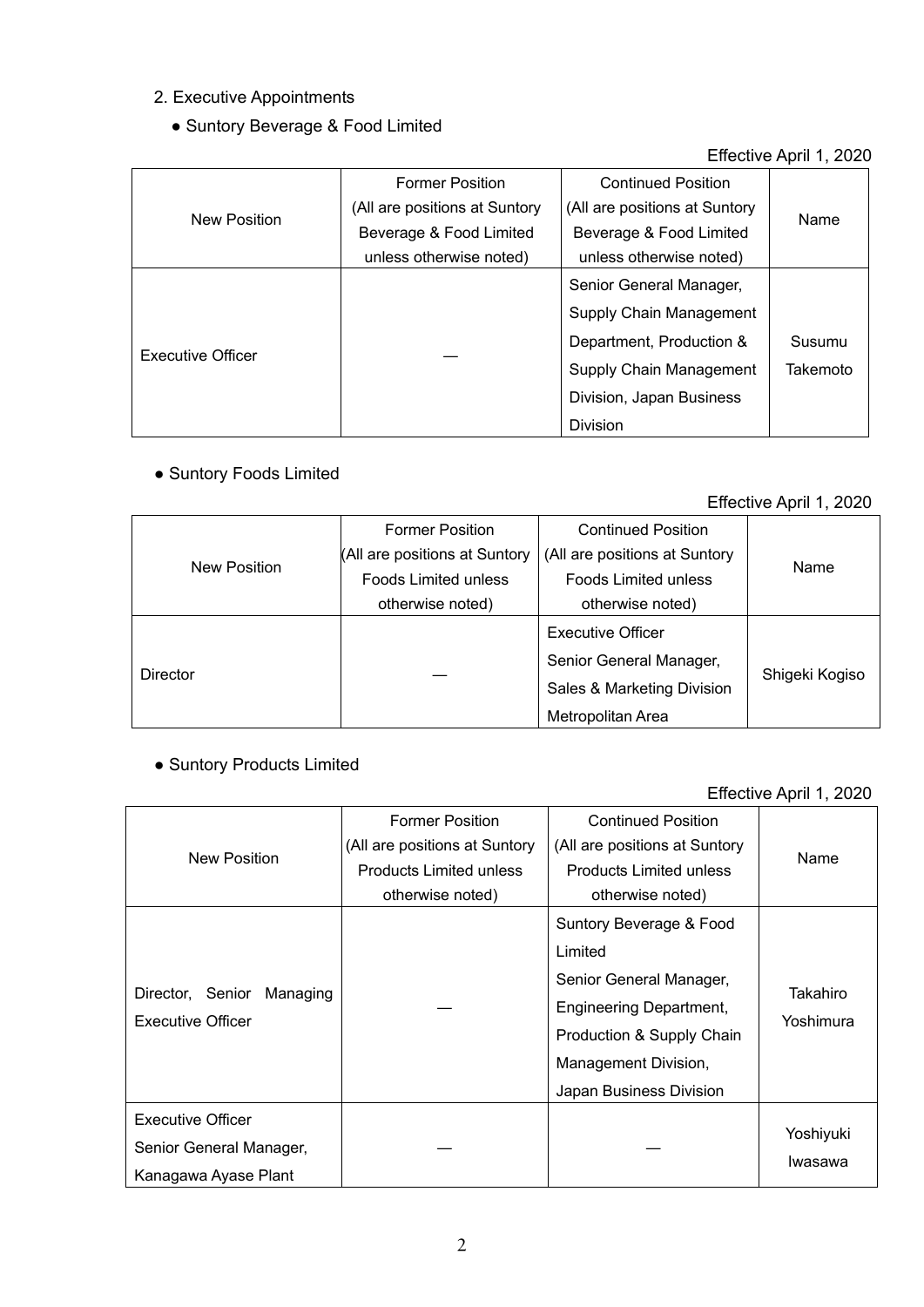| <b>Executive Officer</b><br>Senior General Manager,<br>Kisogawa Plant | Suntory MONOZUKURI<br><b>Expert Limited</b><br>Senior General Manager,<br><b>Engineering Department</b>                                                                                                    |                          | Masami<br>Sekiya    |
|-----------------------------------------------------------------------|------------------------------------------------------------------------------------------------------------------------------------------------------------------------------------------------------------|--------------------------|---------------------|
| Senior General Manager,<br>Ujigawa Plant                              | Senior General Manager,<br>Kisogawa Plant                                                                                                                                                                  | <b>Executive Officer</b> | Yukio<br>Yamamoto   |
| Senior General Manager,<br>Okudaisen Bunanomori<br><b>Water Plant</b> | Senior General Manager,<br>Kanagawa Ayase Plant                                                                                                                                                            | <b>Executive Officer</b> | Makoto<br>Tominaga  |
| Leaving                                                               | Representative Director<br>Suntory Beverage & Food<br>Limited<br>Senior General Manager,<br><b>Engineering Department,</b><br>Production & Supply Chain<br>Management Division,<br>Japan Business Division |                          | Yasuo Tanaka        |
| Leaving                                                               | <b>Executive Officer</b><br>Senior General Manager,<br>Ujigawa Plant                                                                                                                                       |                          | Tetsunaga<br>Kida   |
| Leaving                                                               | <b>Executive Officer</b><br>Senior General Manager,<br>Okudaisen Bunanomori<br><b>Water Plant</b>                                                                                                          |                          | Atsushi<br>Yoshioka |

\*Atsushi Yoshioka will become Senior General Manager, Production Planning & Development Department at Suntory Holdings Limited.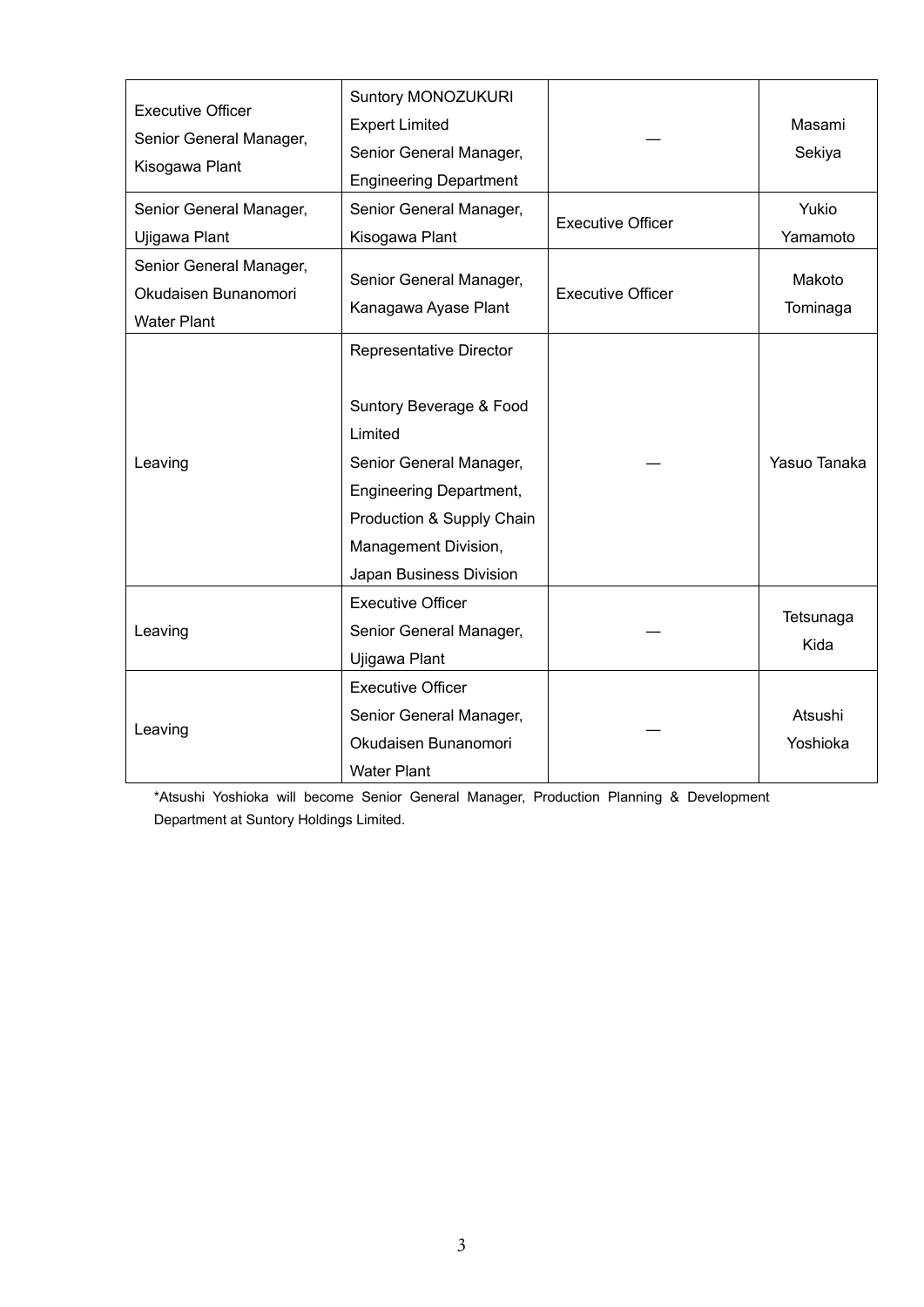# ● Suntory Beverage Service Limited

#### Effective April 1, 2020

| <b>New Position</b>                                                                   | <b>Former Position</b>                                                                          | <b>Continued Position</b>       |                    |
|---------------------------------------------------------------------------------------|-------------------------------------------------------------------------------------------------|---------------------------------|--------------------|
|                                                                                       | (All are positions at Suntory                                                                   | (All are positions at Suntory   | Name               |
|                                                                                       | <b>Beverage Service Limited</b>                                                                 | <b>Beverage Service Limited</b> |                    |
|                                                                                       | unless otherwise noted)                                                                         | unless otherwise noted)         |                    |
| Director, Executive Officer                                                           | Senior General Manager,                                                                         |                                 | Masateru           |
| Division COO, Business                                                                | <b>Corporate Planning</b>                                                                       |                                 |                    |
| <b>Administration &amp; HR Division</b>                                               | Department                                                                                      |                                 | Nogami             |
| <b>Executive Officer</b><br>Division COO, Sales &<br>Marketing Division Kinki<br>Area | Division COO, Sales &<br><b>Marketing Division</b><br>Hokkaido Area                             |                                 | Kazushi<br>Genma   |
| Leaving                                                                               | Director, Executive Officer<br>Division COO, Business<br>Administration & HR<br><b>Division</b> |                                 | Etsuhiro<br>Takubo |
| Leaving                                                                               | <b>Executive Officer</b><br>Division COO, Sales &<br>Marketing Division Kinki<br>Area           |                                 | Yutaka<br>Mizuochi |

# ● Japan Beverage Holdings Inc.

#### Effective April 1, 2020

| New Position                                                                                             | <b>Former Position</b><br>(All are positions at Japan<br>Beverage Holdings Inc.<br>unless otherwise noted)                                    | <b>Continued Position</b><br>(All are positions at Japan<br>Beverage Holdings Inc.<br>unless otherwise noted) | Name                |
|----------------------------------------------------------------------------------------------------------|-----------------------------------------------------------------------------------------------------------------------------------------------|---------------------------------------------------------------------------------------------------------------|---------------------|
| Director, Senior Managing                                                                                | Director, Managing                                                                                                                            | Division COO,                                                                                                 | Kenichi             |
| <b>Executive Officer</b>                                                                                 | <b>Executive Officer</b>                                                                                                                      | <b>Strategy Division</b>                                                                                      | Ishibashi           |
| Director, Managing<br><b>Executive Officer</b><br>Division COO, Business<br>Administration & HR Division | <b>Suntory Beverage Service</b><br>Limited<br>Director, Executive Officer<br>Division COO, Business<br>Administration & HR<br><b>Division</b> |                                                                                                               | Etsuhiro<br>Takubo  |
| <b>Managing Executive Officer</b>                                                                        | Director, Managing<br><b>Executive Officer</b><br>Division CEO                                                                                |                                                                                                               | Yasutaka<br>Ogihara |